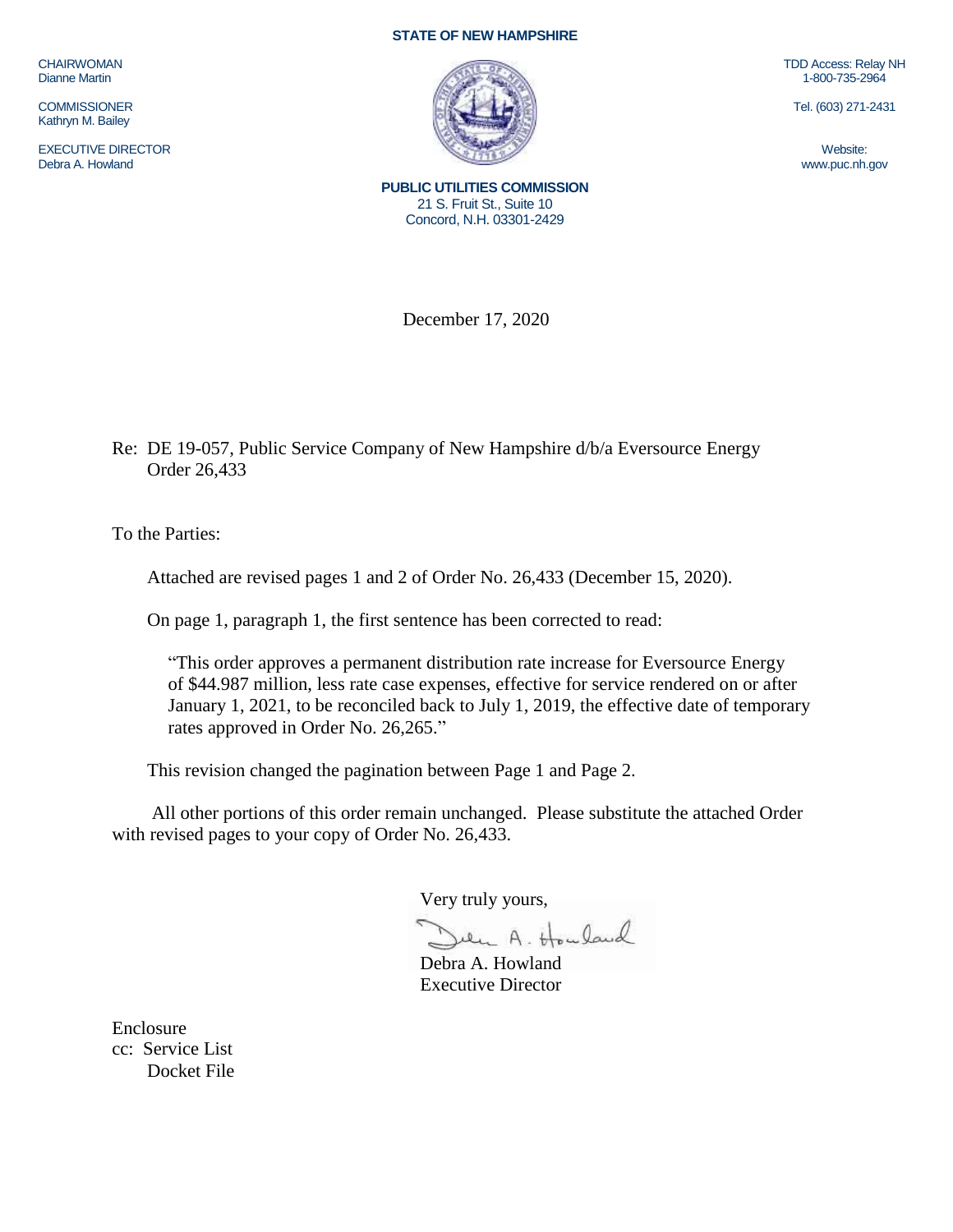## Service List - Docket Related

Docket#: 19-057

Printed: 12/16/2020

Email Addresses

ExecutiveDirector@puc.nh.gov palvarez@wiredgroup.net suzanne.amidon@puc.nh.gov robert.bersak@eversource.com mbirchard@keyesfox.com aboyd@acadiacenter.org brianna@cleanenergynh.org james.brennan@oca.nh.gov kelly@cleanenergynh.org brian.buckley@puc.nh.gov rburke@nhla.org richard.chagnon@puc.nh.gov pradip.chattopadhyay@oca.nh.gov jessica.chiavara@eversource.com john@johncoffman.net roger@fsconline.com kristi.davie@eversource.com johndefever@yahoo.com kurt.demmer@puc.nh.gov allen.desbiens@eversource.com paul.dexter@puc.nh.gov troy.dixon@eversource.com jdonahue@preti.com pearl.donohoo-vallett@brattle.com jay.dudley@puc.nh.gov Stephen.Eckberg@puc.nh.gov eemerson@primmer.com matthew.fossum@eversource.com tom.frantz@puc.nh.gov mhorne@hcc-law.com tklaes@blueridgecs.com donald.kreis@oca.nh.gov erica.menard@eversource.com tmlarkinassociates@gmail.com madeleine@cleanenergynh.org karen.moran@puc.nh.gov scott@sjmuellerlaw.com